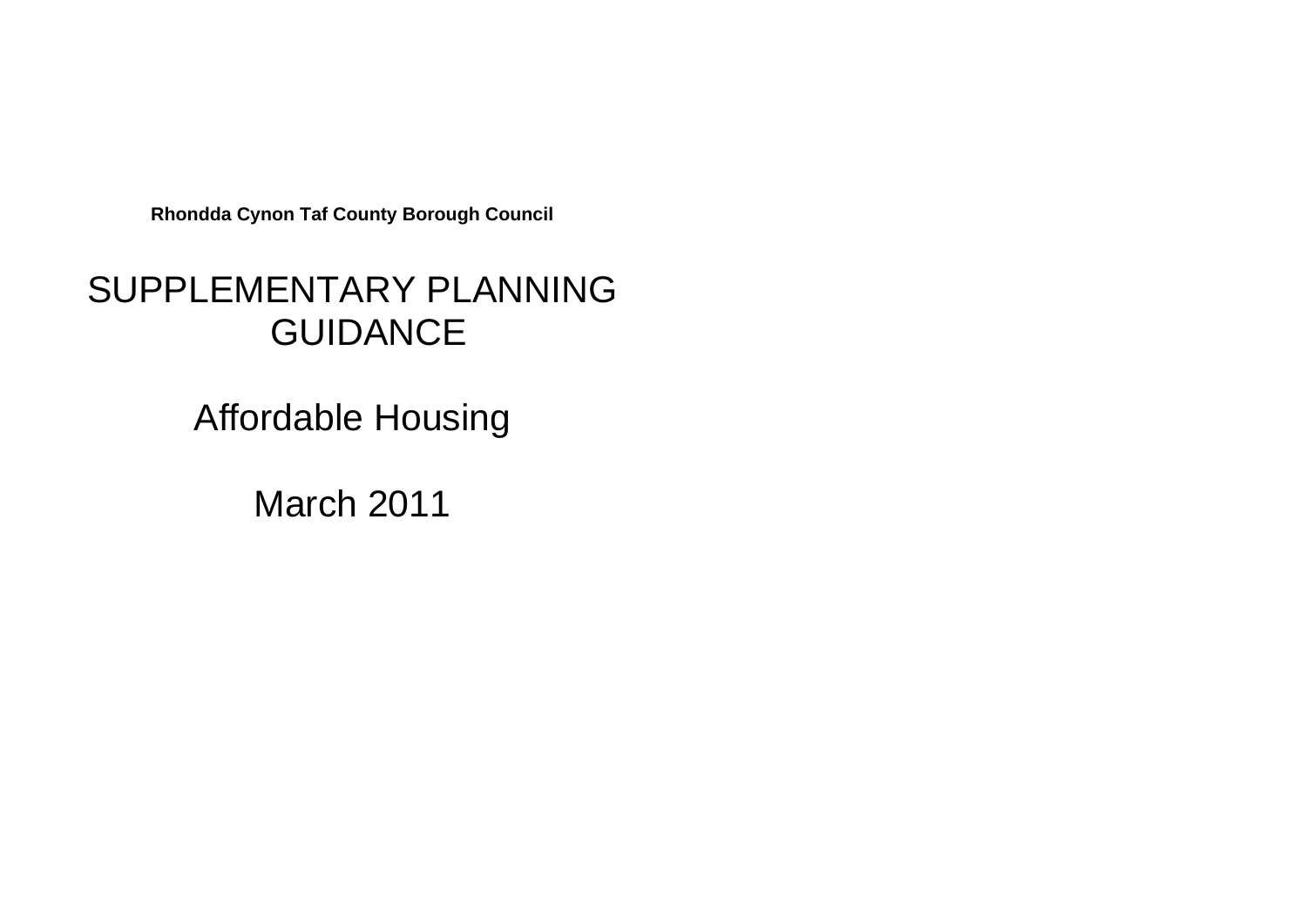# **Contents**

#### **1 Introduction**

**2 Policy Context**

# **3 Issues**

- 3.1 Definition of Affordable Housing<br>3.2 Housing Needs
- **Housing Needs**

# **4 Planning Considerations and Requirements**

- 4.1 Process<br>4.2 On Site F
- 4.2 On Site Provision<br>4.3 Off Site Provision
- **Off Site Provision**
- 4.4 Financial Contributions

#### **5 Appendices**

Appendix 1 – Glossary of Terms

Appendix 2 – Map of LDP Strategy Areas

Appendix 3 – List of Wards by Strategy Areas

Appendix 4 – "Preferred RSL Partner Assessment Process"

Appendix 5 – Current WAG Acceptable Cost Guidelines

Appendix 6 – Annual Affordable Housing Need Map (LHMA 2010)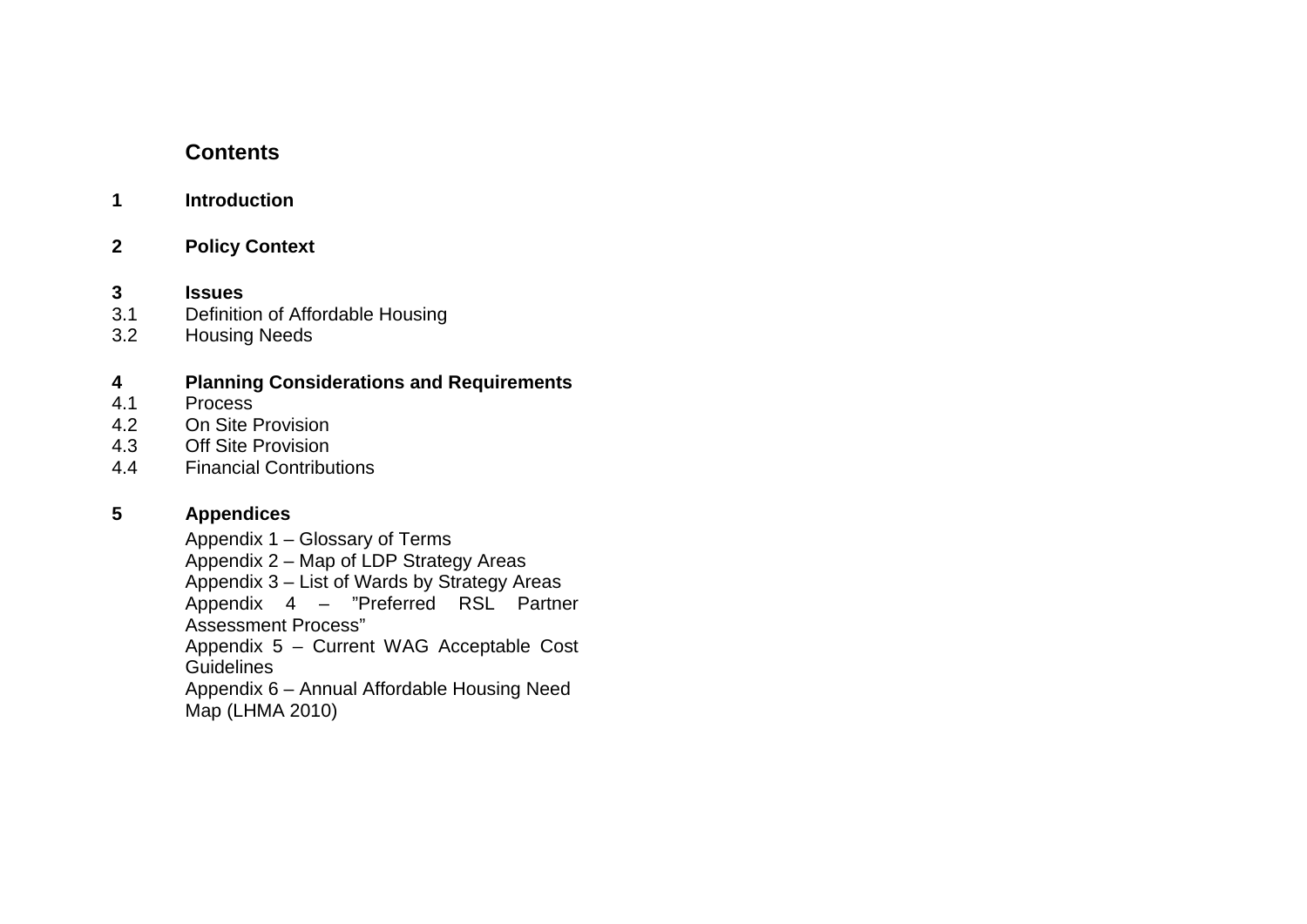### **1 Introduction**

1.1 The overall aim of the Local Development Plan (LDP) is to ensure that

> *'Rhondda Cynon Taf will be a community where everyone who lives, works or visits the area will enjoy the benefits of a better quality of life, achieving their potential, whilst helping to develop and protect the area for future generations'*

1.2 Access to a good quality affordable home is a key determinant in meeting this aim. However, due to a combination of low local incomes, escalating property prices and an increasingly competitive housing market, many local people can no longer meet their housing needs through the private housing market. Whilst the planning system is not the only method of meeting this need, it plays an important role in increasing the supply of good quality affordable homes.

# **2 Policy Context**

2.1 The purpose of this Supplementary Planning Guidance (SPG) is to provide detailed guidance on how the Council will implement the affordable housing policies contained within the LDP in order to meet housing need as identified in the Local Housing Market Assessment.

2.2 The delivery of affordable housing in Rhondda Cynon Taf will be through the implementation of policy CS5 – Affordable Housing. This is a core policy and is designed to deliver Strategic Objective 1 of the LDP which is to 'provide for the overall housing requirement through a mix of dwelling types catering for all needs to promote integrated and thriving communities.' Policy CS5 is as follows:

#### **Policy CS 5 – Affordable Housing**

**The housing requirements identified in Policy CS 4 will be expected to contribute to established community housing need by providing 1770 affordable units over the plan period.**

Of major importance to the strategy is the delivery of affordable housing. The Local Housing Market Assessment (2006) shows that a significant proportion of the County Borough's population are unable to meet their housing needs through the private housing market. The Assessment indicates that 870 affordable units per annum need to be provided in Rhondda Cynon Taf over the period 2007-12 to meet this requirement. The LHMA comments that 'the figure of 870 represents the scale of the affordable housing problem in Rhondda Cynon Taf and not the scale of the solution. It is clear that at least in the short-term need is unlikely to be met and therefore the Council should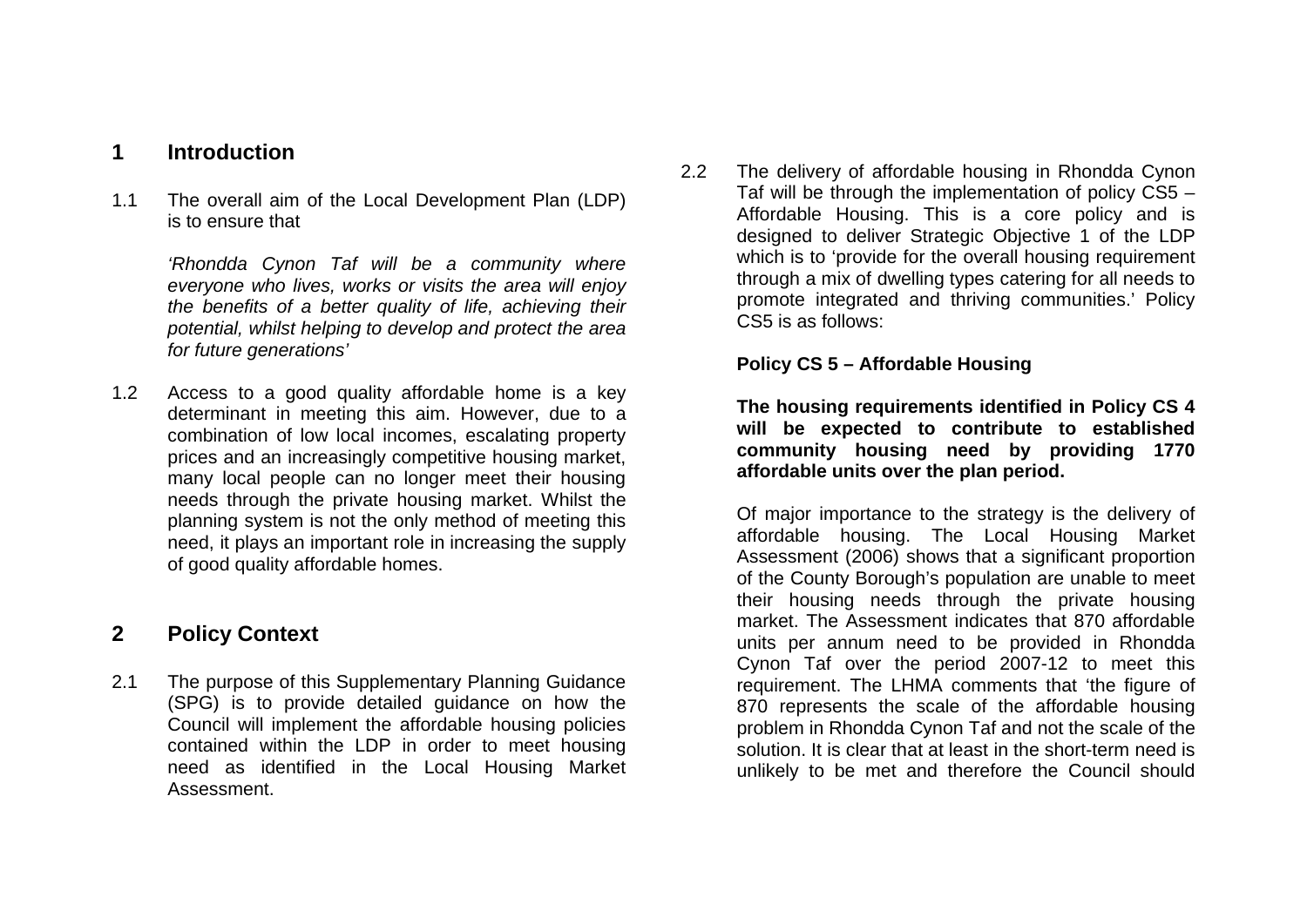consider a range of options to increase the supply of affordable housing.

Whilst the planning system will not make up this shortfall in total it will play an important role in meeting this need. Through the LDP the Council will expand opportunities to maximise the provision of affordable housing in respect of both social rented and low cost housing for sale. This will be achieved by establishing appropriate arrangements for sites, promoting the reuse / rehabilitation of existing older housing stock and allowing the development of sites solely for affordable housing in the countryside.

Whilst the Council recognises the importance of securing affordable housing, this must be achieved in a manner which balances the social, economic and environmental needs of the communities in Rhondda Cynon Taf. The findings of the Rhondda Cynon Taf Affordable Housing Viability Study (2009) make clear that such an approach would impact significantly upon the operations of the housing market and therefore the process of regeneration in the County Borough. The planning system will seek to deliver approximately 1770 affordable units over a 15 year plan period. This approach will deliver approximately 415 new affordable dwellings in the Northern Strategy Area and 1355 in the Southern Strategy Area. The delivery of affordable housing is dependent upon a number of on site and off site factors and for this reason the figure of 1770 is an indicative target.

The provision of affordable housing, by means outside the planning process, through the application of social housing grant is expected to continue over the plan period. Over the period 2004–2009 the Council has provided an average of 40 affordable dwellings per annum. Projected forward over the plan period this could generate an additional 600 affordable dwellings.

Further information in respect of this issue is contained in the Affordable Housing Target Background Paper (2010). Guidance in relation to the provision of affordable housing is contained in the Supplementary Planning Guidance on Affordable Housing.

The Council in partnership with Registered Social Landlords will seek to provide the remainder of the deficit by bringing existing under used stock back into beneficial use and through operation of social housing grant.

The Council recognises that securing affordable housing must be carefully balanced against other policy requirements contained in the Plan.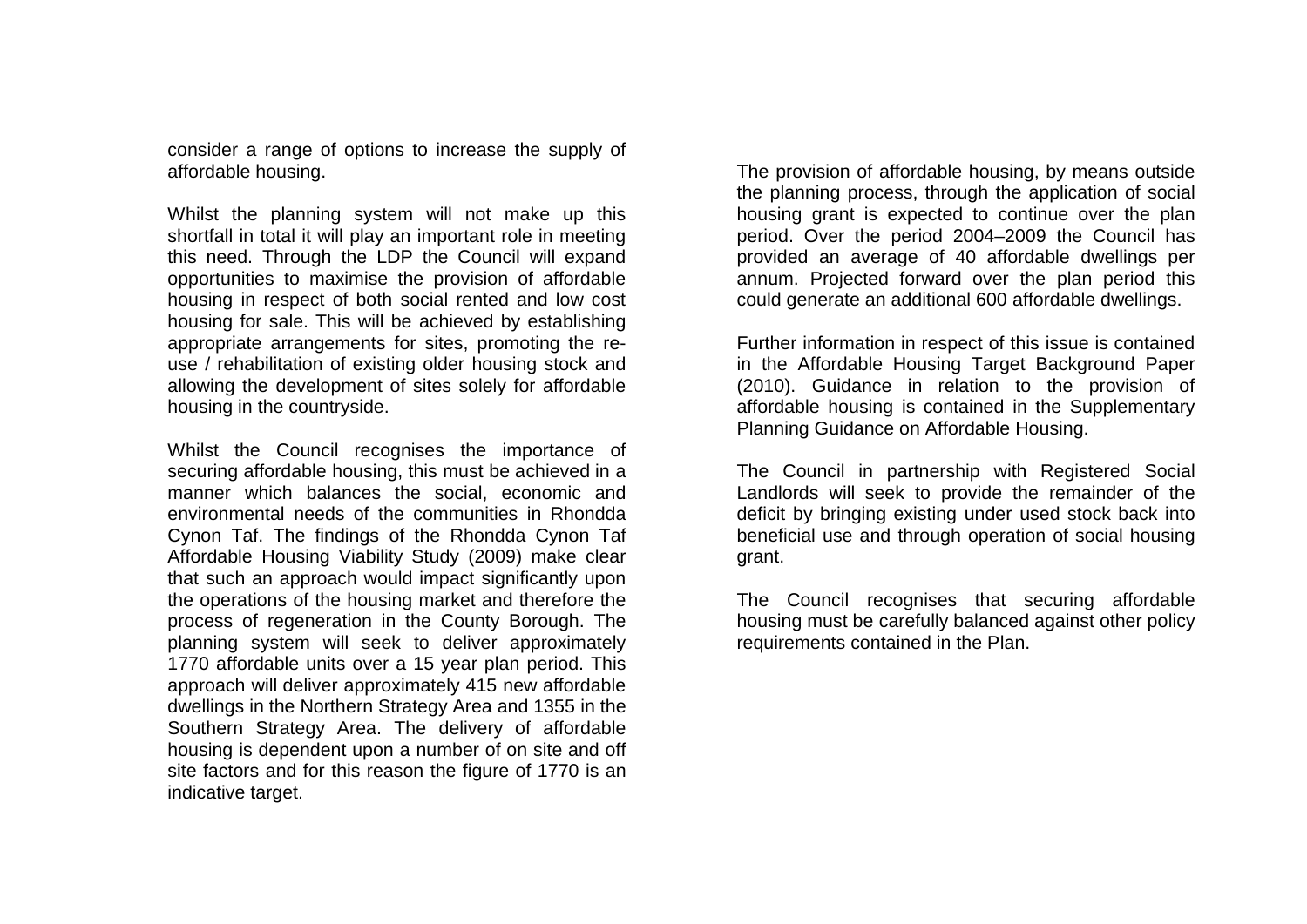2.3 One of the key mechanisms for delivering this policy is the area-wide affordable housing policies in the Local Development Plan, which are as follows:

#### **Policy NSA 11 – Affordable Housing**

#### **The provision of at least 10% affordable housing will be sought on sites of 10 units or more.**

In order to ensure the provision of affordable housing in the Northern Strategy Area, the Council will seek the provision of at least 10% affordable housing on sites of 10 units or more. Contributions for affordable housing will take the form of on site provision and commuted sums for off site provision. The provision of affordable housing off site will be take the form of commuted sums, to be used to fulfil the aims of the Council's Local Housing Strategy.

These include:

- On-site provision;
- Off-site provision, and
- Financial contributions

The Council's preference is for the on-site provision of affordable housing in order to encourage mixed, balanced and inclusive communities. Off-site provision will only be considered in lieu of on-site provision in exceptional circumstances. Where the Council considers that off site provision is acceptable the

affordable housing provided should be of the same quantity, type and quality as that which would have been provided on-site.

The percentage target for the Northern Strategy Area recognises that site viability in the Northern Strategy Area is a major consideration. The number of units sought may be reduced where it is clearly demonstrated that a site's location, the presence of abnormal development costs or other individual circumstances of the development, would result in the development not being economically viable with the above contribution threshold. The Council will require evidence to support any proposed reduction in the provision of affordable housing.

Research undertaken for the Council indicated that there were 2,500 empty properties within the County Borough. These vacant properties provide a significant opportunity to add to the supply of affordable housing. The majority of these properties are located in the Northern Strategy Area. The presence of such a high number of empty properties can have a significant impact on the character and appearance of a settlement. In order to ameliorate this situation the Council will seek financial contributions from developers to bring empty properties back into beneficial occupation.

When calculating the required level of provision and / or contribution to the reuse / rehabilitation of older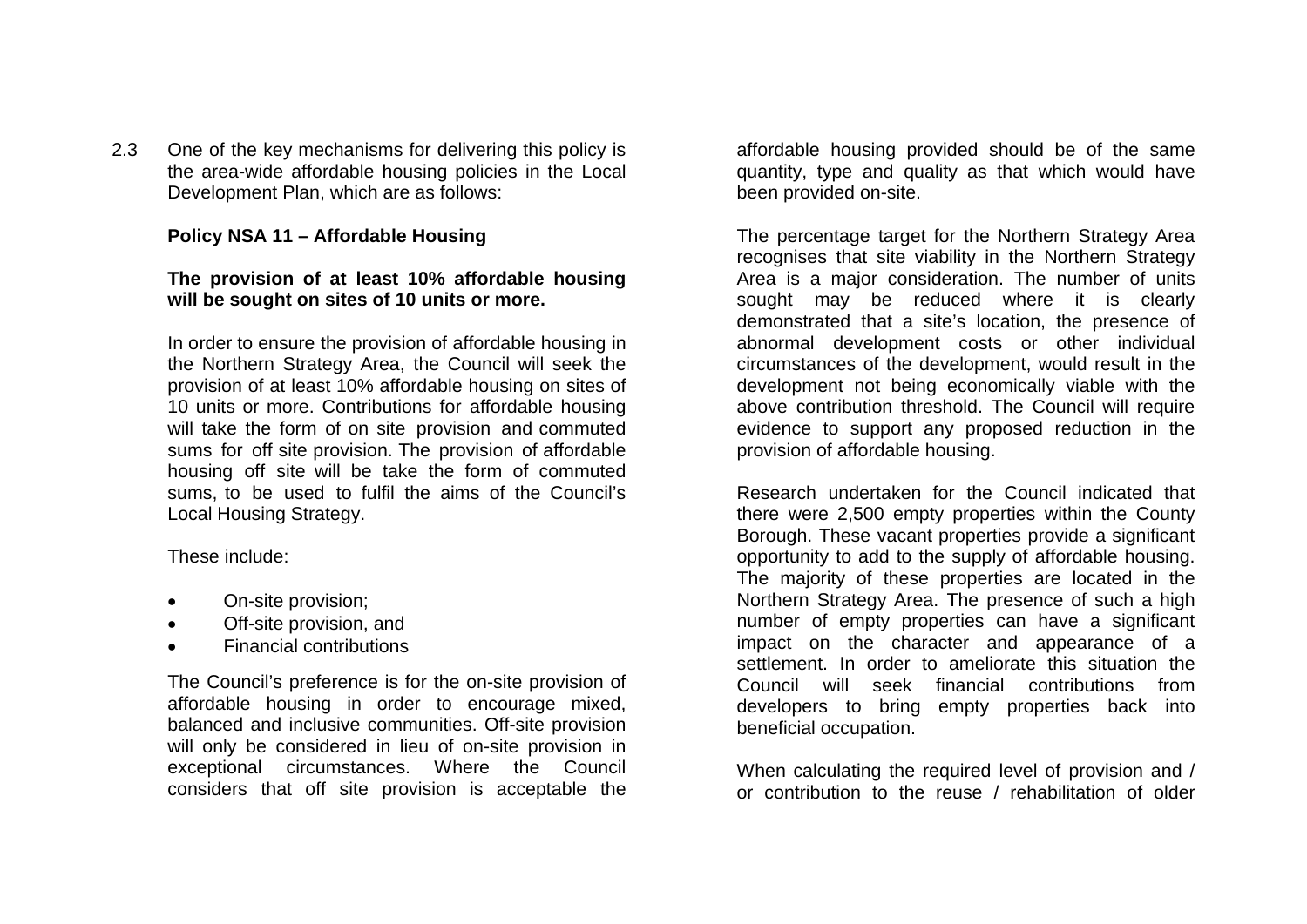housing stock, the Council will consider the gross development area, including where appropriate land shown outside the development site, rather than solely relying on the number of units proposed in a planning application. This will ensure that where sites are developed on a piecemeal basis, the appropriate level of contribution is secured based on the size of the overall developable area.

Further advice is contained in Supplementary Planning Guidance on Affordable Housing.

In addition to allocated sites, the construction of dwellings on unallocated sites is a key element of the strategy for the provision of new housing in the Northern Strategy Area.

#### **Policy SSA 12 – Affordable Housing**

#### **The provision of 20% affordable housing will sought on sites of 5 units or more.**

In order to ensure the supply of affordable housing in the Southern Strategy Area, the Council will seek the provision of at least 20% affordable housing on sites of 5 units. Contributions for affordable housing will take the form of on site provision and commuted sums for off site provision. The provision of affordable housing off site will take the form of commuted sums, to be

used to fulfil the aims of the Council's Local Housing Strategy. These include:

- On-site provision;
- Off-site provision, and
- Financial contributions

The Council's preference is for the on-site provision of affordable housing in order to encourage mixed, balanced and inclusive communities. Off-site provision will only be considered in lieu of on-site provision in exceptional circumstances. Where the Council considers that off site provision is acceptable the affordable housing provided should be of the same quantity, type and quality as that which would have been provided on-site.

The percentage target for the Southern Strategy Area recognises the comparative strength of the housing market. The number of units sought may be reduced where it is clearly demonstrated that a site's location, the presence of abnormal development costs or other individual circumstances of the development, would result in the development not being economically viable with the above contribution threshold. The Council will require evidence to support any proposed reduction in the provision of affordable housing.

When calculating the required level of provision and / or contribution to the re-use / rehabilitation of older housing stock, the Council will consider the gross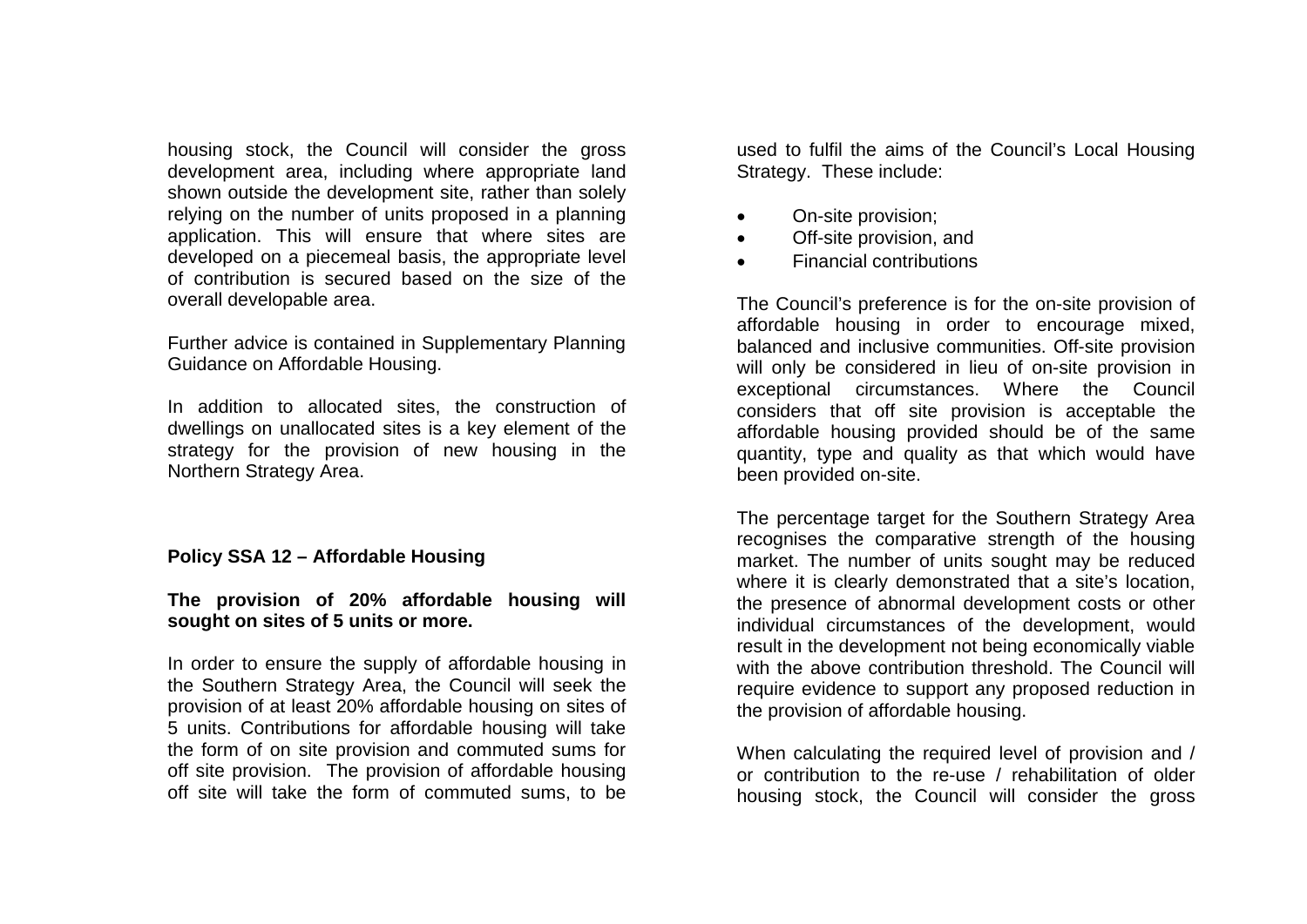development area, including where appropriate land shown outside the development site, rather than solely relying on the number of units proposed in a planning application. This will ensure that where sites are developed on a piecemeal basis, the appropriate level of contribution is secured based on the size of the overall developable area.

Further advice is contained in Supplementary Planning Guidance on Affordable Housing.

### **3 Issues**

#### **3.1 Definition of Affordable Housing**

3.1.1 Technical Advice Note 2: Planning and Affordable Housing, defines the term affordable housing as:

> *"…housing where there are secure mechanisms in place to ensure that it is accessible to those who cannot afford market housing, both on first occupation and for subsequent occupiers …" (TAN 2, 2006)*

- 3.1.2 There are two main types of affordable housing as defined by TAN 2:
	- **Social Rented Housing** provided by local authorities and Registered Social Landlords where

rent levels have regard to the Welsh Assembly Government's guideline rents and benchmark rents;

 **Intermediate Housing** – where prices or rents are above those of social rented housing but below market house prices and rents. This includes low cost home ownership models such as shared equity or assisted purchase schemes.

#### **3.2 Housing Needs**

- 3.2.1 Rhondda Cynon Taf County Borough Council conducted a LHMA in 2010. This utilised the Welsh Assembly Government's Quantitative Housing Assessment model to determine need for affordable and market housing within Rhondda Cynon Taf from 2010-2015.
- 3.2.2 The LHMA assessed the backlog of housing need, current need and newly arising need in the context of affordable housing supply. The LHMA found that there is a current shortfall of up to 578 affordable houses per annum in Rhondda Cynon Taf.
- 3.2.3 The LHMA identified differences in average property prices and affordability in Rhondda Cynon Taf between the Northern and Southern parts of the County Borough. The breakdown of this shortfall in affordable housing units across the twelve grouped sub market areas in the County Borough is shown in Appendix 6.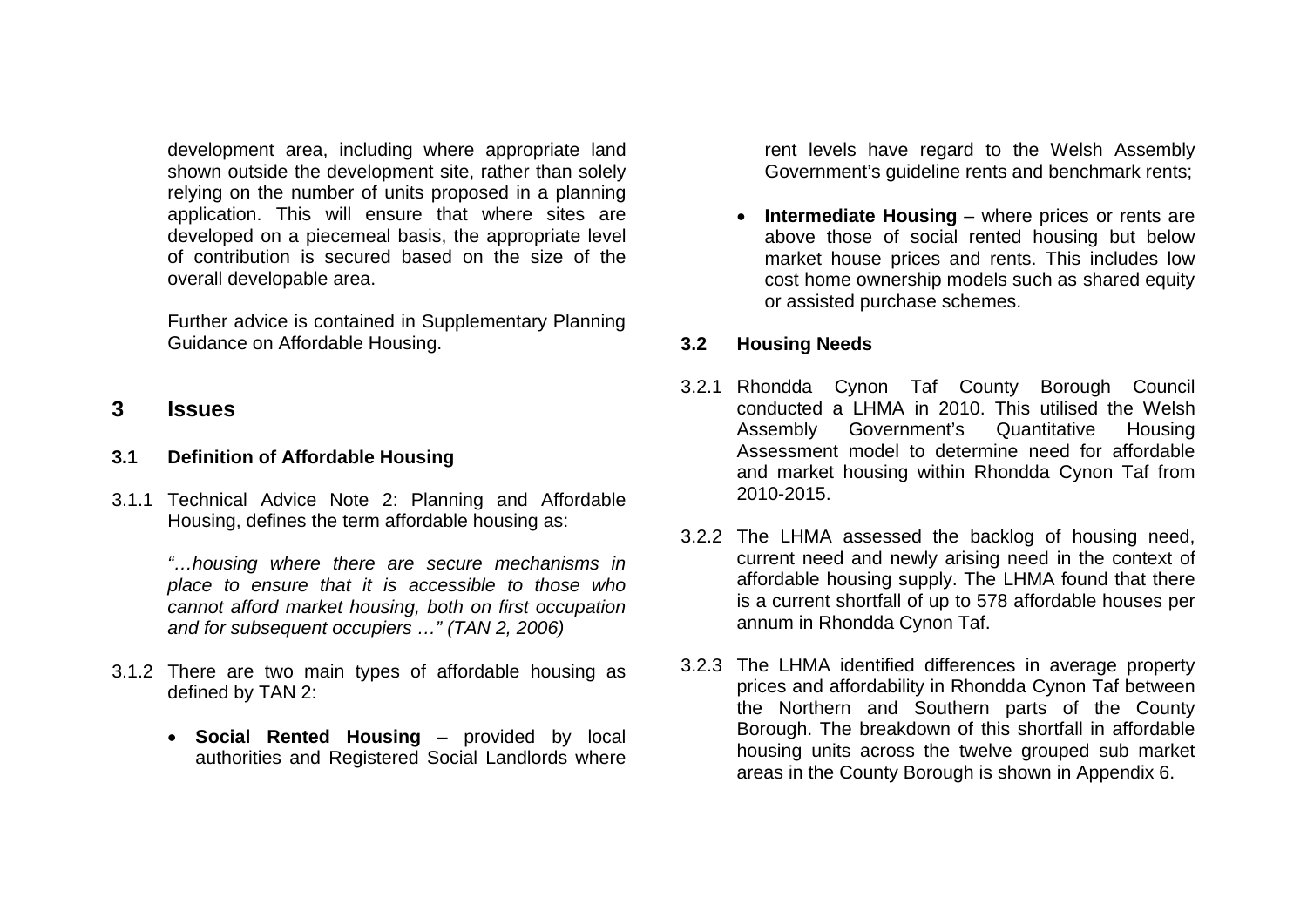- 3.2.4 7% of the housing need across the County Borough is for intermediate housing (low cost home ownership), with the remainder being for social rented housing.
- 3.2.5 Whilst securing affordable housing is a key aim of the local authority, it must be achieved in a manner that balances the social economic and environmental needs of the communities in Rhondda Cynon Taf. The delivery of 578 affordable housing units per annum through the planning system would mean that 60% of all new housing constructed in Rhondda Cynon Taf would be affordable. Such an approach would impact dramatically on the operation of the housing market. The planning system will therefore seek to deliver 1770 units of affordable housing over the plan period. The Council will aim to provide the remainder in partnership with Registered Social Landlords through the operation of Social Housing Grant, and by encouraging the reuse of existing empty properties.

### **4 Planning Considerations and Requirements**

#### **4.1 Process**

- 4.1.1 The requirement to provide affordable housing is a material consideration in determining all planning applications for residential developments within Rhondda Cynon Taf.
- 4.1.2 The delivery of affordable housing through the planning system is to be through three policy mechanisms:
	- The provision of an appropriate proportion of affordable housing on site;
	- Contributions for off site provision (see paragraph 4.4.1);
	- The development of sites in rural areas.
- 4.1.3 In recognition of the different housing markets and housing need in the two strategy areas, the threshold for affordable housing provision will be different in the north and south of the County Borough (see paragraph 2.3). Further details of the thresholds and levels of provision are in the Planning Obligations SPG.
- 4.1.4 Where the Council identifies that developers have subdivided sites in order to avoid affordable housing provision, the total residential unit provision will be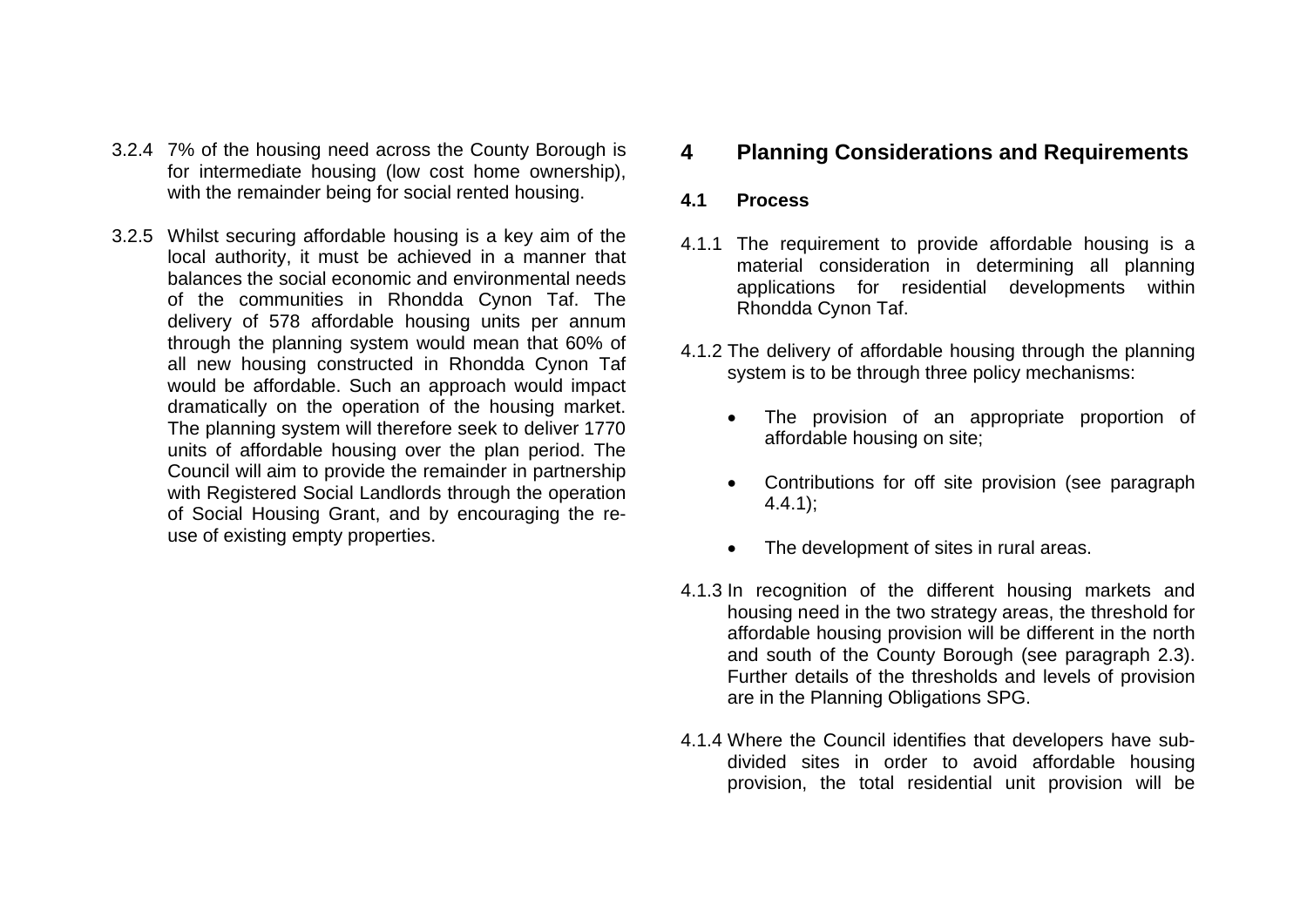calculated and the affordable housing policy will be applied accordingly. This approach will also apply where planning applications are staggered over a period of time.

- 4.1.5 Affordable housing will be required on all outline, full or change of use planning applications for housing which meet the thresholds. In situations where affordable housing has been secured at outline planning stage, any change in numbers as a consequence of a subsequent application may result in an increase or decrease in affordable housing provision.
- 4.1.6 As a result in changes in the policy context for affordable housing, affordable housing provision will be sought on planning applications for the renewal of planning consent for housing on sites which meet the thresholds, even if there was no previous affordable housing obligation.
- 4.1.7 The Council appreciates that in exceptional circumstances where there are significant abnormal costs associated with a development, the provision of affordable housing may make a site unviable for development. Where site viability is considered to be an issue, developers will be required to provide to the Council details of:
	- The acquisition price of the site
	- Projected construction costs
	- Additional costs
- Proposed final sales value per unit
- The developers profit requirement
- 4.1.8 The Council will then use a Development Appraisal Toolkit to examine the economics of the development and determine the viability of affordable housing provision. Where the developer can demonstrate that the provision of affordable housing required would not be viable, a lower percentage may be negotiated. In the event of a dispute over site viability, the local authority will commission an independent consultant for a third party appraisal. The cost of this independent appraisal will be met by the developer.
- 4.1.9 The LHMA highlighted that a proportion of people in Rhondda Cynon Taf require a specific type of housing due to a learning/ physical disability or due to a medical condition and are unable meet their housing needs in the private sector. Where there is evidence of a need, supported housing may form part of the affordable housing requirement. In addition, it may be appropriate to cater for the needs of certain elderly people, such as those who require a bungalow and/ or housing with warden assistance, as part of affordable housing provision.
- 4.1.10 It is recognised that the cost of providing supported housing may be higher in some cases than general needs housing and as such a lower proportion of affordable housing may be required subject to site viability.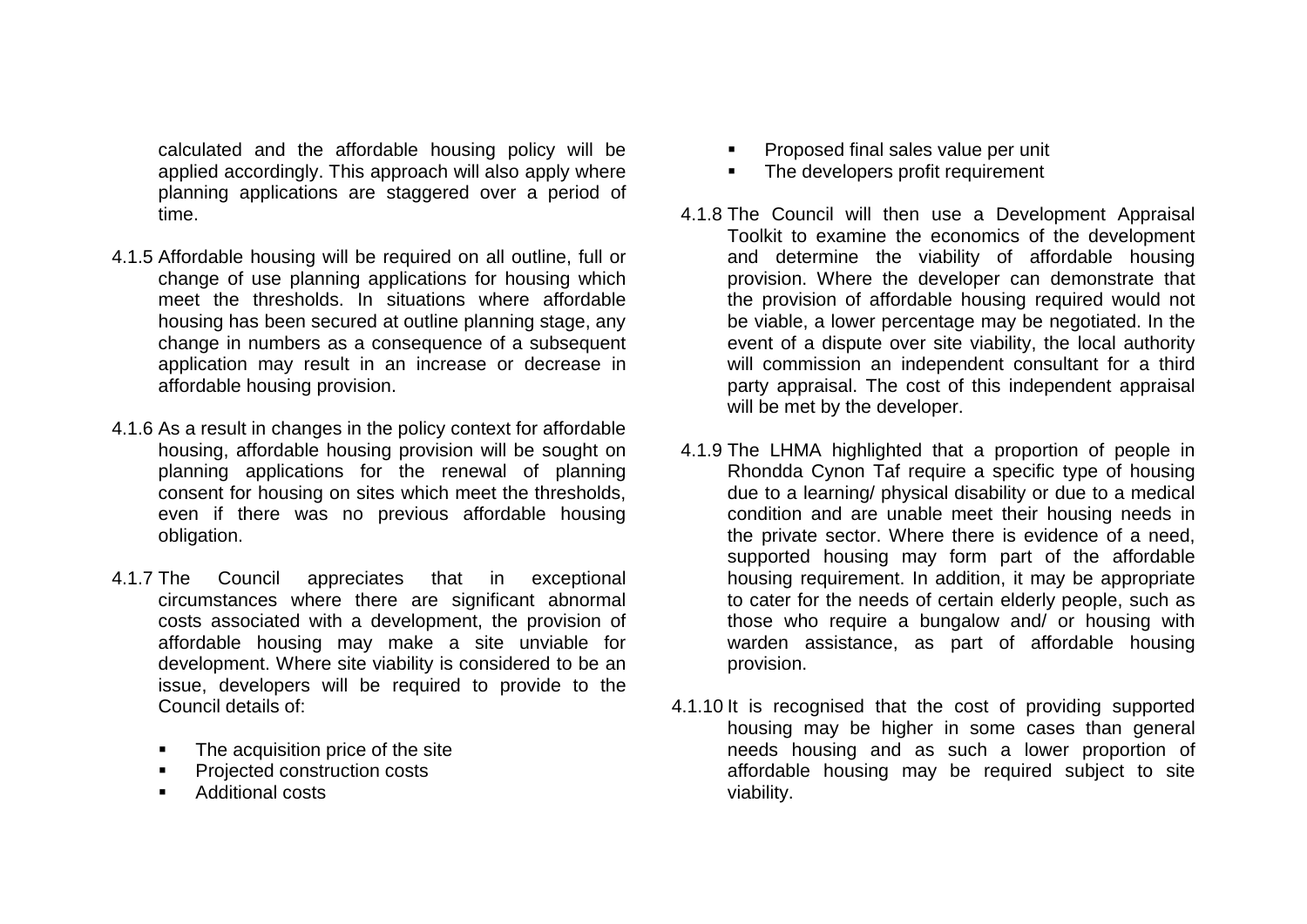4.1.11 **Pre-application discussions** are advised with planning and housing officers of the Council to determine the likely provision of affordable housing that will be expected for a proposal. The requirement to contribute towards other planning obligations such as schools or leisure does not negate the need to provide affordable housing. Developers should take into account the costs associated with the provision of affordable housing (and its affect on land values) before entering in to land negotiations.

#### **4.2 On Site Provision**

- 4.2.1 It is the Council's preference for a Registered Social Landlord (RSL) to be involved in the development and management of affordable housing to ensure that the units remain affordable in perpetuity. However, it is recognised that some schemes may provide staircasing to full ownership. Where this is the case, secure arrangements will be put in place to ensure capital receipts are recycled to provide replacement affordable housing elsewhere.
- 4.2.2 Affordable Housing units should be provided on-site by the developer and transferred to an RSL for management. Where a developer has not identified an RSL partner, the Council will ask all housing associations zoned for development in RCT to express an interest in the scheme. In the event that more than one partner expresses an interest, the Council will

allocate the site to the most suitable partner utilising agreed criteria. It is however acknowledged that some developers have existing relationships with housing associations and may approach a housing association directly to be the preferred partner for a development. The Council will accept this arrangement providing the housing association is zoned for development in RCT.

- 4.2.3 Affordable housing units for social rent should comply with the Welsh Assembly Government's Development Quality Requirements and meet Level 3 of the Code for Sustainable Homes as a minimum. The developer's contribution should be equivalent to the Social Housing Grant required to deliver a new-build scheme on site (currently at a rate of 58% of Acceptable Cost Guidance (ACG)). In practice, the nominated RSL should pay the developer not more than 42% of the ACG per unit less the RSL's on costs (the Council will specify the unit transfer price). The Council will also not normally seek to supplement developer contributions with Social Housing Grant.
- 4.2.4 No Social Housing Grant will be utilised for intermediate affordable housing (low cost home ownership). In these instances, the developer's contribution should be equivalent to the equity retained (normally 30%) for the scheme i.e. the nominated purchaser or nominated RSL should pay the developer 70% of the open market value (which will be determined by the Council).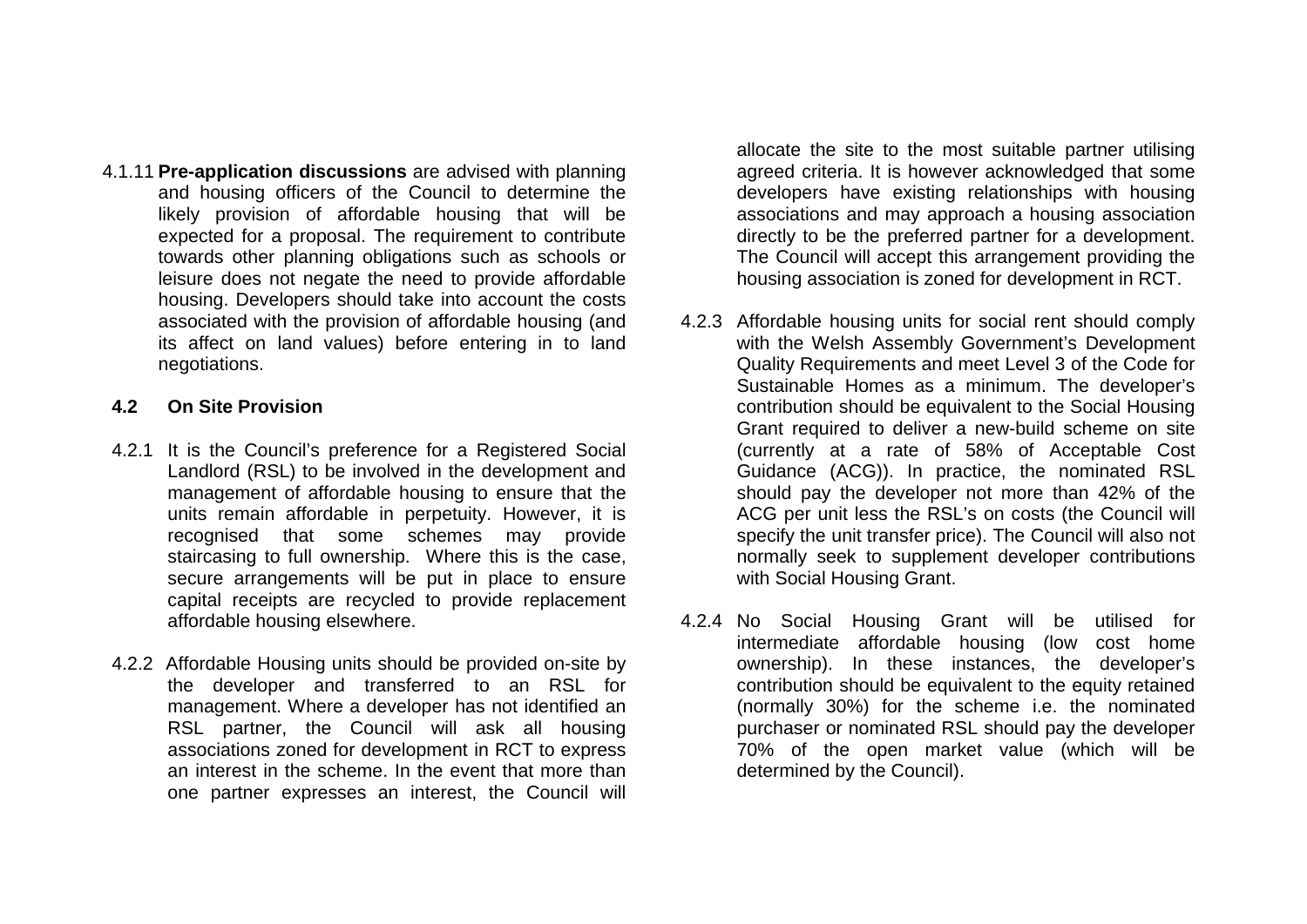- 4.2.5 The type, size and mix of affordable housing on a particular site will be determined according to local needs, and as identified in the LHMA.
- 4.2.6 If, after using all reasonable endeavours, the owner has been unable to dispose of the affordable housing to a nominated RSL, an alternative method for securing on site affordable housing benefits (to a value not less than that which would have been achieved had the owner disposed of the affordable housing to the nominated RSL) will be delivered.
- 4.2.7 If the owner is unable to comply with the alternative scheme, the owner shall pay the Council a sum equal to the value which would have been achieved had the owner disposed of the units to a nominated RSL. This will be utilised by the Council to facilitate the provision of affordable housing as detailed in paragraph 4.4.1.

#### **4.3 Off Site Provision**

4.3.1 It is the Council's preference for on-site provision of affordable housing to encourage mixed, balanced and inclusive communities. Off-site provision will only be considered in lieu of on-site provision in exceptional circumstances, to be considered on a site-by-site basis. In such instances, the affordable housing provided should be of the same quantity, type and quality as that which would have been provided on-site.

#### **4.4 Financial Contributions**

- 4.4.1 Financial contributions will be sought where the LHMA has identified a surplus of affordable housing in the locality. The contribution should be equivalent to the Social Housing Grant that would be required for an RSL to develop an equivalent new-build scheme on site (see paragraph 4.2.7 of the Planning Obligations SPG). Such contributions will be used to support overall affordable housing provision within the County Borough to be delivered in partnership with RSLs. Contributions will be used to provide either part or full funding for schemes, projects and initiatives that support affordable housing within Rhondda Cynon Taf. This may include, but does not limit, the use of these financial contributions to provide:
	- Delivery of "Homebuy" loans via the Council's low cost home ownership scheme, "Homestep" through a partner Housing Association;
	- Delivery of Mortgage Rescue;
	- To enable the purchase and refurbishment of long term empty properties by an RSL for affordable housing;
	- To top up any existing Social Housing Grant Scheme or match fund any other scheme to maximise their delivery;
	- Development of Supported or Adapted Housing;
	- Purchase of land for affordable housing: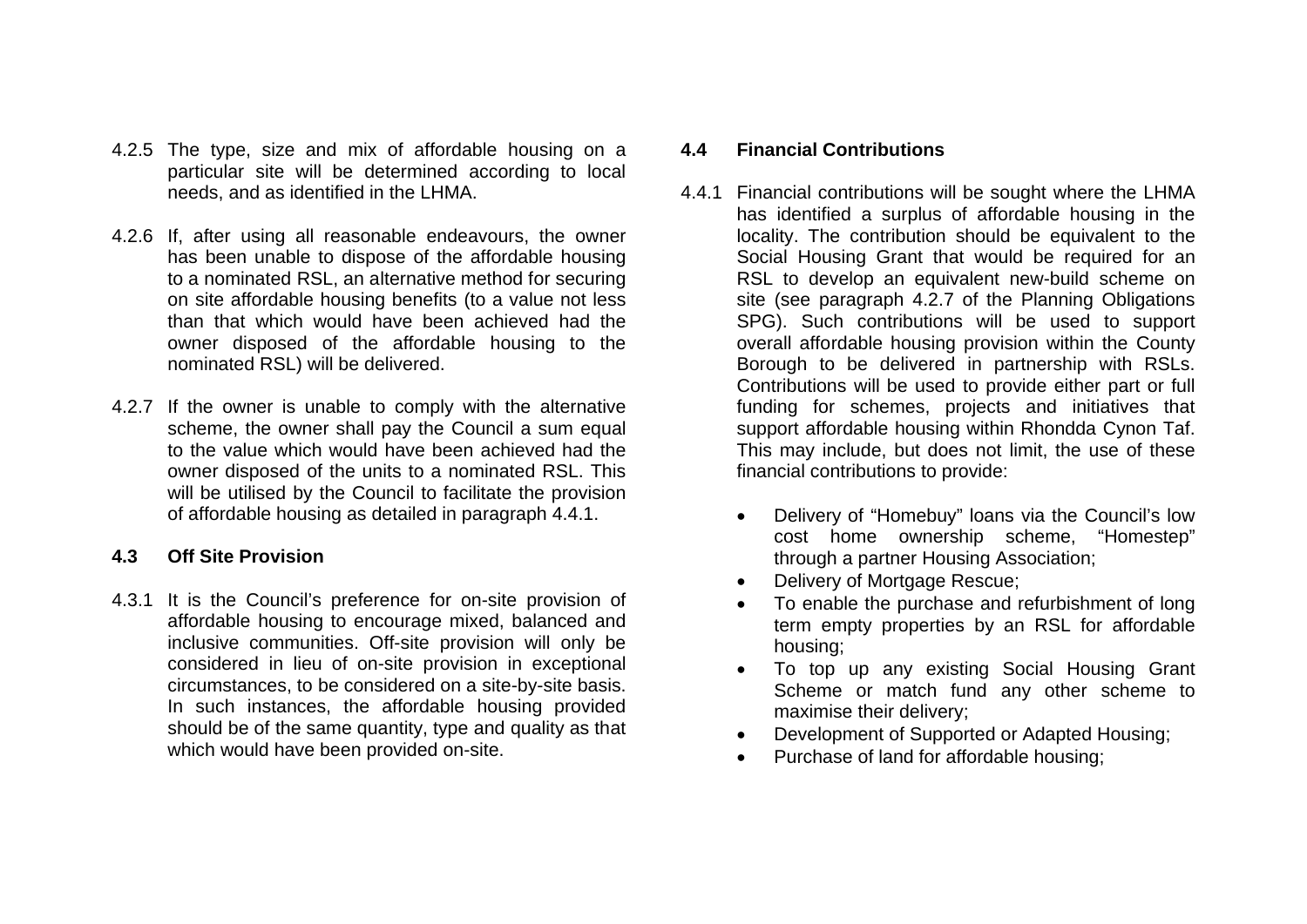- Any other method identified strategically that will increase the supply of affordable housing in the County Borough.
- 4.4.2 Revenue raised from the interest accruing from the fund could be used to fund research in connection with provision of affordable housing. An element of each commuted sum may also be used to contribute towards the Council's revenue and associated administrative costs in facilitating the above and/ or developing a more strategic approach to affordable housing delivery.
- 4.4.3 Further information on calculating financial contributions is given in the Planning Obligations SPG.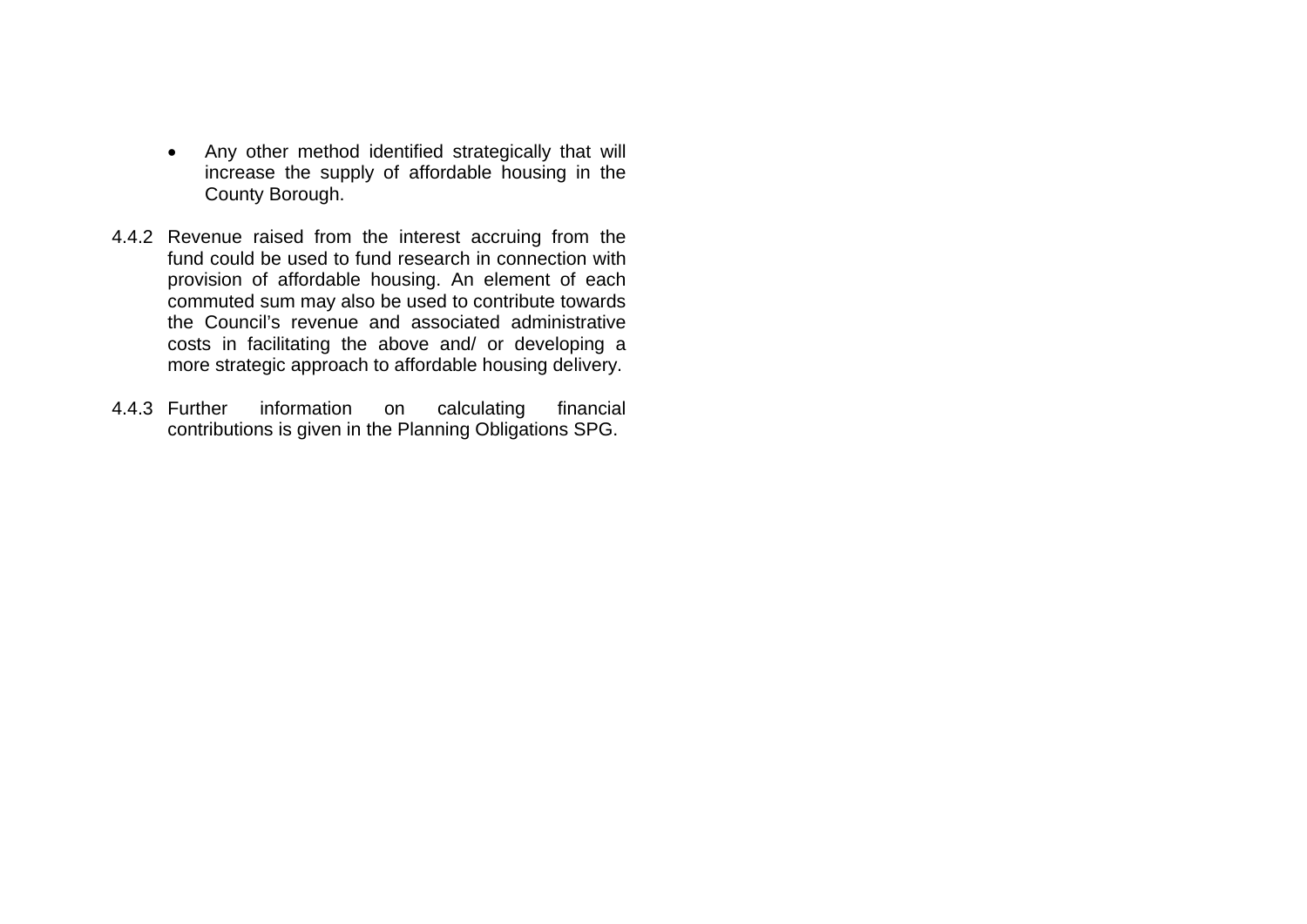# **5 Appendices**

# **Appendix 1 – Glossary of terms**

| Acronym                  | Meaning                                    |  |  |  |  |  |
|--------------------------|--------------------------------------------|--|--|--|--|--|
| <b>ACG</b>               | Acceptable Cost Guidance,                  |  |  |  |  |  |
|                          | WAG guideline construction costs for a     |  |  |  |  |  |
|                          | range of dwelling types and locations.     |  |  |  |  |  |
| <b>Affordable</b>        | See paragraph 3.1.1 of the SPG.            |  |  |  |  |  |
| <b>Housing</b>           |                                            |  |  |  |  |  |
| $\mathsf{CS}\phantom{0}$ | Core Strategy of the LDP.                  |  |  |  |  |  |
| <b>Development</b>       | toolkit has<br>This<br>been developed in   |  |  |  |  |  |
| <b>Appraisal</b>         | partnership with other Welsh local         |  |  |  |  |  |
| <b>Toolkit</b>           | authorities, to set target figures for the |  |  |  |  |  |
|                          | provision of affordable homes.             |  |  |  |  |  |
| <b>Intermediate</b>      | See paragraph 3.1.2 of the SPG.            |  |  |  |  |  |
| <b>Housing</b>           |                                            |  |  |  |  |  |
| <b>LDP</b>               | Local Development Plan, a statutory plan   |  |  |  |  |  |
|                          | for future development in Rhondda Cynon    |  |  |  |  |  |
|                          | Taf outside the National Park, adopted by  |  |  |  |  |  |
|                          | the Council in 2011 after Independent      |  |  |  |  |  |
|                          | Examination in 2010.                       |  |  |  |  |  |
| <b>LHMA</b>              | Local Housing Market Assessment,           |  |  |  |  |  |
|                          | see paragraph 3.2.1 of the SPG.            |  |  |  |  |  |
| <b>NSA</b>               | Northern Strategy Area of the LDP          |  |  |  |  |  |
|                          | (Cynon and Rhondda valleys).               |  |  |  |  |  |
| *P*B                     | Size of dwelling defined by Persons and    |  |  |  |  |  |
|                          | Beds e.g. $7P4B = 7$ person, 4<br>bed      |  |  |  |  |  |
|                          | dwelling.                                  |  |  |  |  |  |

| <b>RSL</b>                                       | Registered Social Landlord,<br>provider of social rented housing.                                                                                                                                                                   |  |  |  |  |  |
|--------------------------------------------------|-------------------------------------------------------------------------------------------------------------------------------------------------------------------------------------------------------------------------------------|--|--|--|--|--|
| <b>SHG</b>                                       | Social Housing Grant,<br>grant given to Registered Social<br>a<br>Landlords (housing associations) by the<br>Welsh Assembly Government. The grants<br>aim to provide new affordable housing for<br>rent or low cost home ownership. |  |  |  |  |  |
| <b>Social</b><br><b>Rented</b><br><b>Housing</b> | See paragraph 3.1.2 of the SPG.                                                                                                                                                                                                     |  |  |  |  |  |
| <b>SPG</b>                                       | Supplementary Planning Guidance,<br>a suite of non-statutory statements of<br>Council planning policy on discreet topics,<br>which amplify policies in the LDP.                                                                     |  |  |  |  |  |
| <b>SSA</b>                                       | Southern Strategy Area of the LDP (Taff<br>Ely area).                                                                                                                                                                               |  |  |  |  |  |
| TAN                                              | <b>Technical Advice Notes,</b><br>a suite of topic-specific statements of<br>national planning policy, which amplify<br>aspects of Planning Policy Wales.                                                                           |  |  |  |  |  |
| <b>Welsh Assembly</b>                            | These are the standards that Registered                                                                                                                                                                                             |  |  |  |  |  |
| <b>Government</b>                                | Social Landlords' housing must meet. The                                                                                                                                                                                            |  |  |  |  |  |
| <b>Development</b>                               | standards apply to new and refurbished                                                                                                                                                                                              |  |  |  |  |  |
| Quality                                          | housing and cover issues such as space                                                                                                                                                                                              |  |  |  |  |  |
| <b>Requirements</b>                              | standards, accessibility, energy efficiency<br>and security.                                                                                                                                                                        |  |  |  |  |  |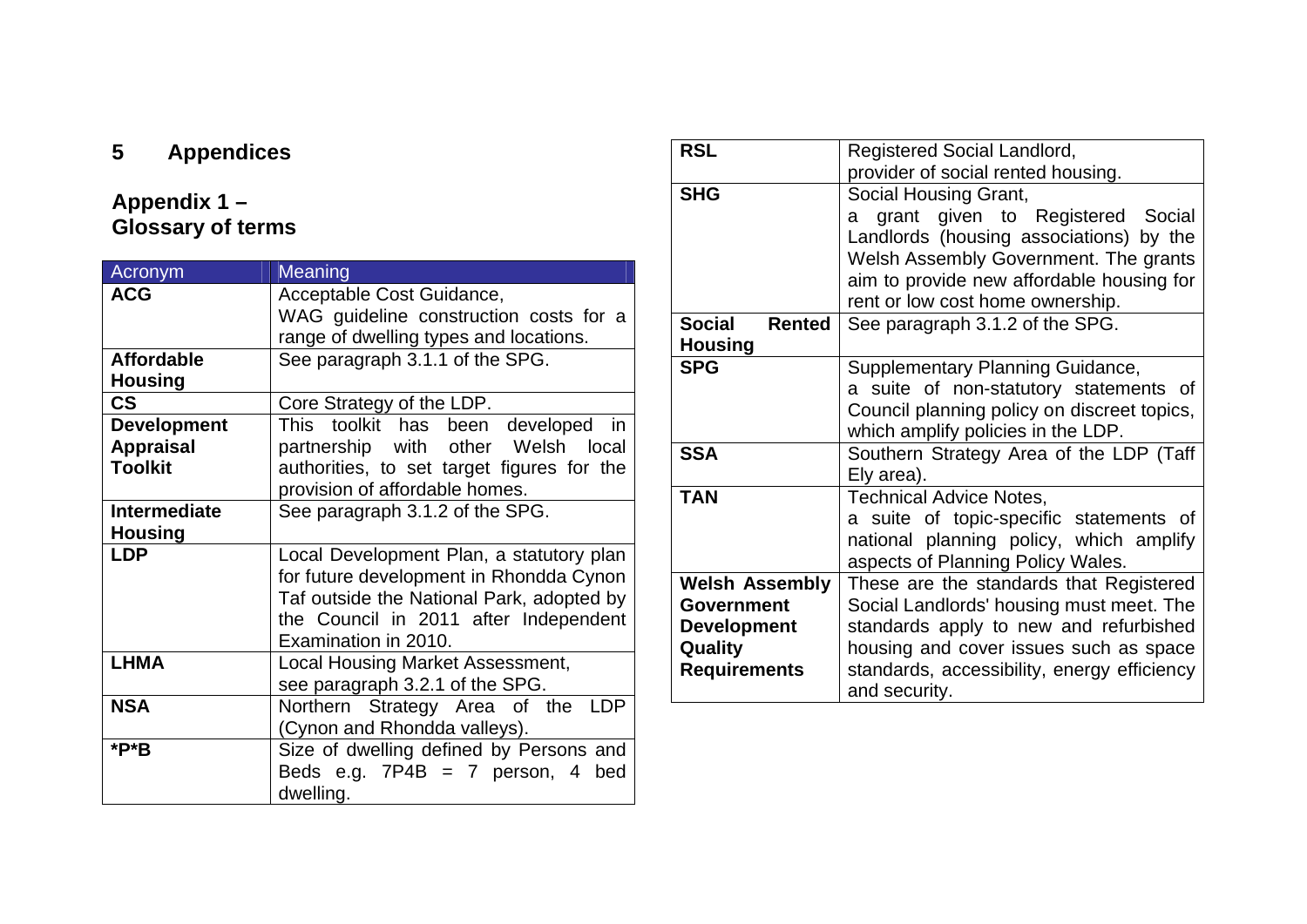**Appendix 2 – Map of LDP Strategy Areas**

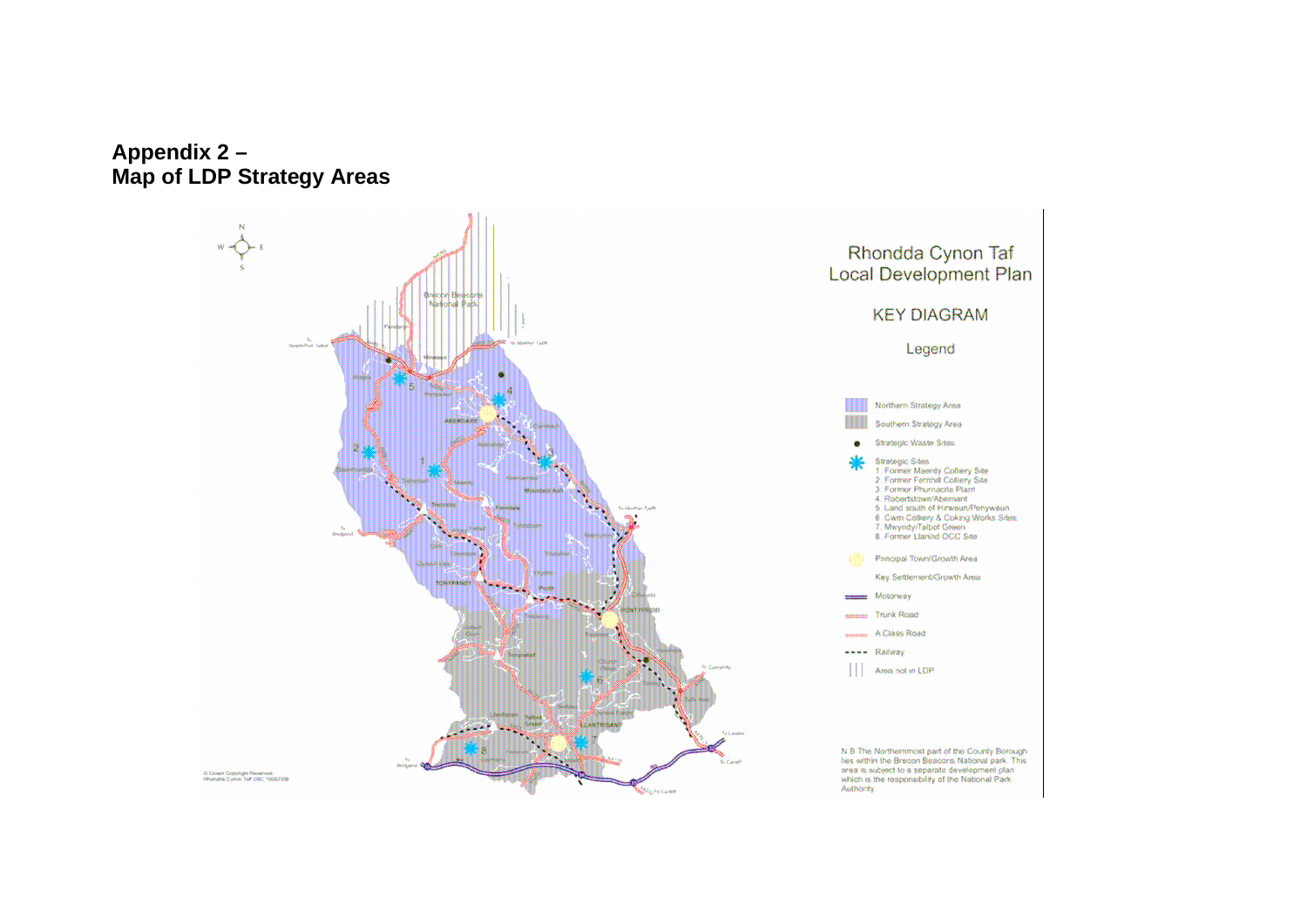### **Appendix 3 – List of Wards by Strategy Areas**

#### **Northern Strategy Area Wards Southern Strategy Area Wards**

Aberaman North **Beddau** Aberaman South Brynna Abercynon Church Village Aberdare East Cilfynydd Aberdare West/Llwydcoed Gilfach Goch Cwm Clydach Glyncoch Cwmbach Graig Cymmer Hawthorn Ferndale Llanharan Hirwaun Llanharry Llwynypia Llantrisant Town Maerdy **Mathematic Contract Contract Contract Contract Contract Contract Contract Contract Contract Contract Contract Contract Contract Contract Contract Contract Contract Contract Contract Contract Contract Contract Contr** Mountain Ash East **Pontyclun** Mountain Ash West **Pontypridd Town** Penrhiwceiber **Rhondda** Pentre Rhydfelin Central Penygraig **Taffs Well** Penywaun **Talbot Green** Porth Tonteg Rhigos Tonyrefail East Tonypandy Tonyrefail West Trealaw Trallwng Treherbert Treforest Treorchy Tyn-y-Nant **Tylorstown** Ynyshir Ynysybwl Ystrad

# **Appendix 4 – List of Registered Social Landlords (RSLs)**

There are 5 RSLs operating within the County Borough.

**Cynon Taff Community Housing Group** Unit 4, Navigation Park, Abercynon, Mountain Ash, CF45 4SN Tel: 03452 602633

#### **Hafod Housing Association Ltd**

93, Cardiff Road, Taffs Well, Cardiff, CF15 7PL Tel: 029 2081 5230

#### **Newydd Housing Association Ltd**

Trem-y-Cwm, Masefield Way, Rhydyfelin, Pontypridd, CF37 5HQ Tel: 01443 408080

#### **RCT Homes**

Ty-Pennant, Mill Street, Pontypridd, Mid Glamorgan CF37 2SW Tel: 01443 494400

#### **Rhondda Housing Association**

97, Dunraven Street, Tonypandy, CF40 1AR Tel: 01443 424200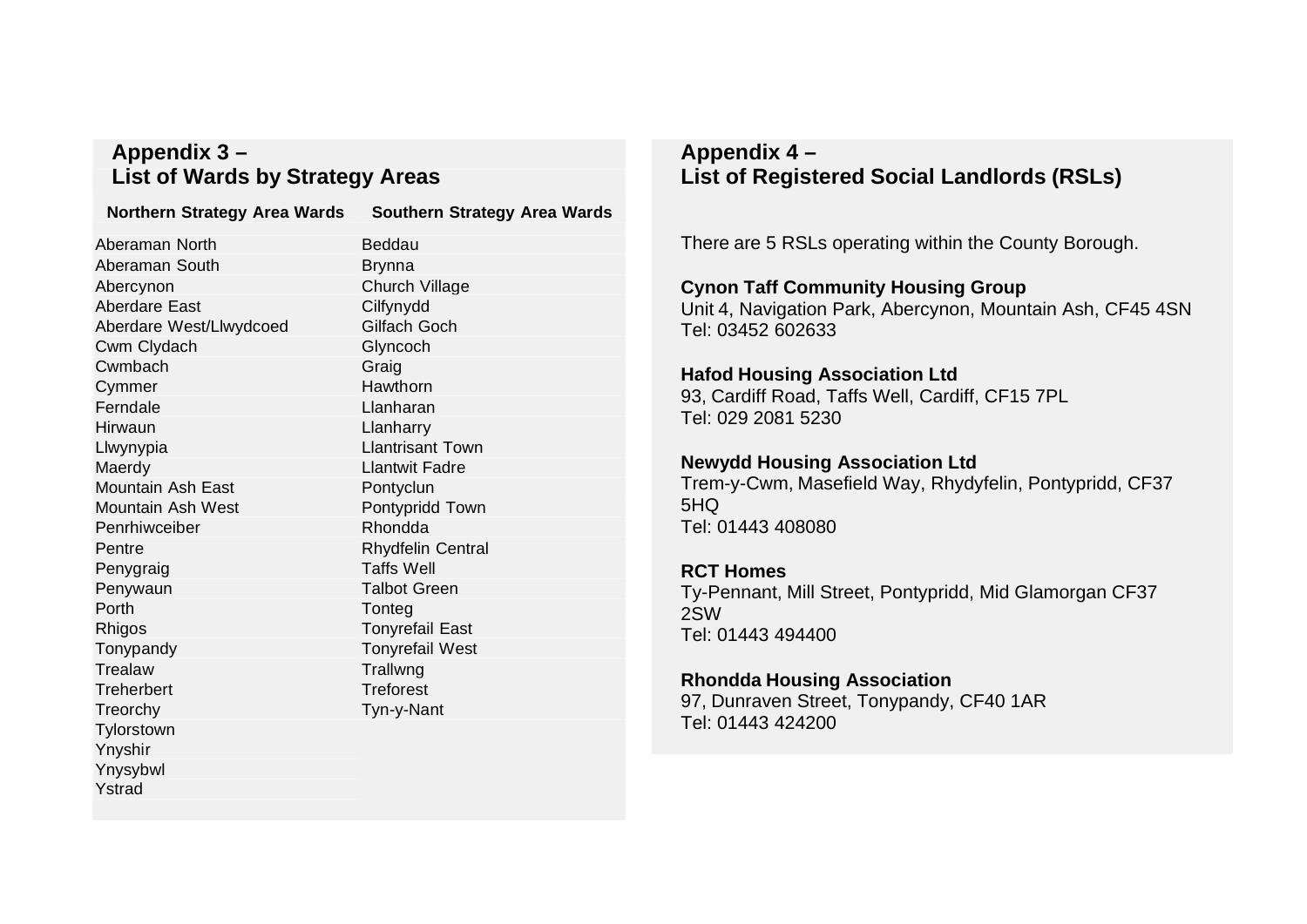# **Appendix 5 – Current Welsh Assembly Government Acceptable Cost Guidance**

Acceptable Cost Guidance figures (ACGs) are provided as guidance on the likely acceptability of social rented schemes for grant purposes, but will be used as a basis for determining the price an RSL pays for an affordable housing unit both in grant and non grant situations. Cost Guidance figures reflect current standards set out in Development Quality Requirements 2005 (DQR). To take account of variations in costs within Wales, six cost groups have been determined. The specific localities falling within each group are shown in the Table 1 below, which is based on wards within RCT.

| Table 1: Acceptable Cost Guidance Cost Groups |  |
|-----------------------------------------------|--|
|-----------------------------------------------|--|

| <b>Property Band</b> | <b>Local Area</b>                |
|----------------------|----------------------------------|
|                      | <b>Clydach Vale</b>              |
|                      | <b>Ferndale</b>                  |
|                      | <b>Maerdy</b>                    |
|                      | Pen-y-waun                       |
|                      | <b>Rhigos</b>                    |
| $\overline{2}$       | <b>Aberaman</b>                  |
|                      | <b>Cymmer</b>                    |
|                      | Penrhiwceiber                    |
|                      | <b>Treherbert</b>                |
|                      | <b>Tylorstown</b>                |
|                      | Ynyshir                          |
|                      | <b>Ynysybwl &amp; Coed-y-Cwm</b> |

| 3 | <b>Cwmbach</b>                   |
|---|----------------------------------|
|   | <b>Gilfach Goch</b>              |
|   | <b>Hirwaun</b>                   |
|   | Lwyn-y-pia                       |
|   | <b>Trealaw</b>                   |
|   | <b>Trehafod</b>                  |
|   | <b>Treorchy</b>                  |
|   | <b>Ystrad</b>                    |
| 4 | All except listed as 1,2,3,5 & 6 |
| 5 | <b>Llanharran</b>                |
|   | Llanharry                        |
|   | <b>Llantrisant</b>               |
|   | <b>Llantwit Fardre</b>           |
|   | <b>Pontyclun</b>                 |
|   | Pontypridd                       |
| հ | <b>Taffs Well</b>                |

The costs per dwelling related to occupancy, type of unit and property band are detailed within Tables 2-4.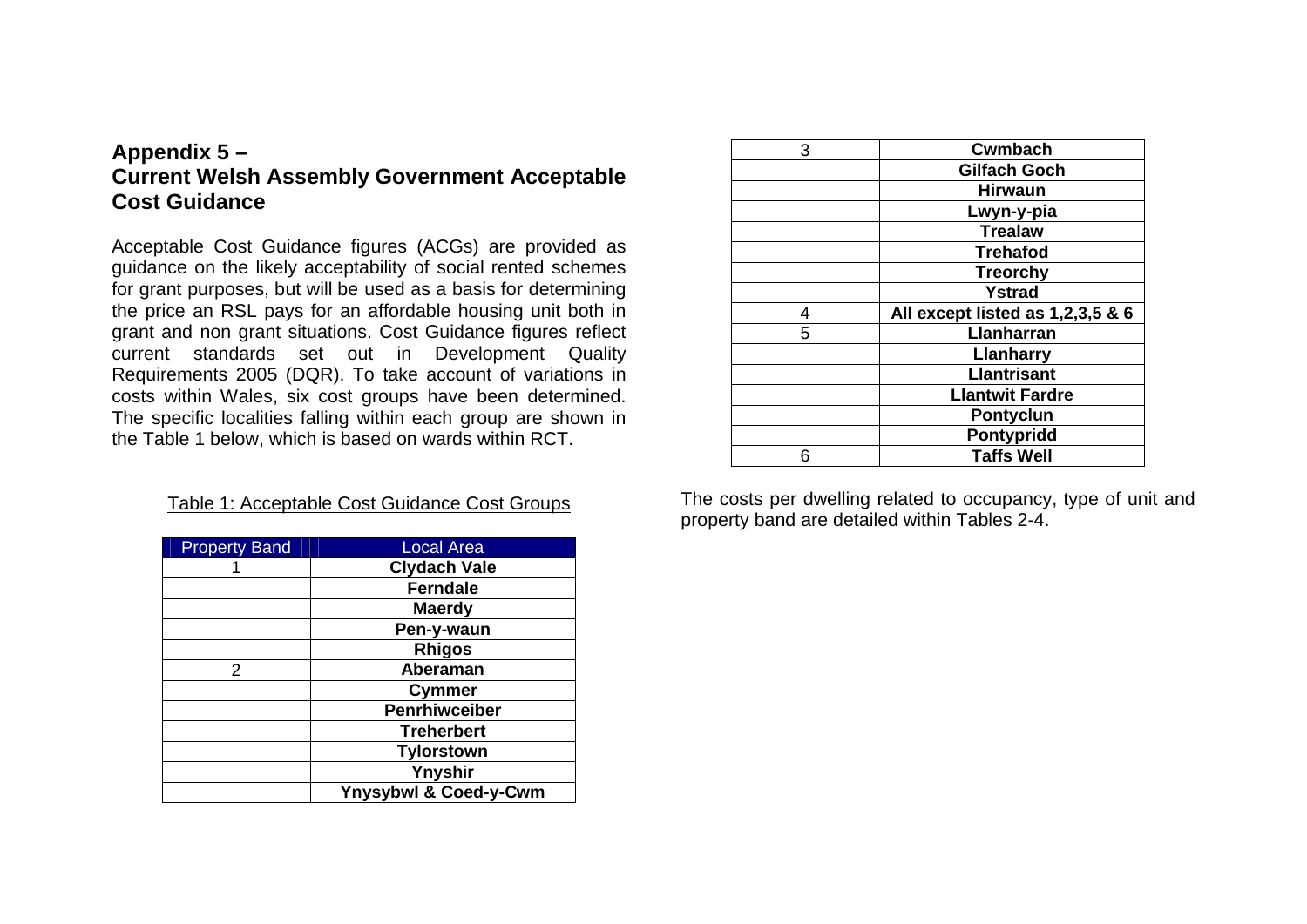| <b>Occupation</b> | <b>Unit Type</b> | Band 1  | Band 2  | Band 3  | Band 4  | Band 5  | Band 6  |
|-------------------|------------------|---------|---------|---------|---------|---------|---------|
| 7P4B              | <b>House</b>     | 154,200 | 166,800 | 179,300 | 204,500 | 224,600 | 244,600 |
| 6P4B              | <b>House</b>     | 136,600 | 147,200 | 157,900 | 179,100 | 196,100 | 213,100 |
| 5P3B              | <b>House</b>     | 117,700 | 126,900 | 136,100 | 154,500 | 169,300 | 184,000 |
| 4P3B              | <b>House</b>     | 111,500 | 120,100 | 128,700 | 146,000 | 159,800 | 173,600 |
| 4P <sub>2</sub> B | <b>House</b>     | 105,200 | 113,800 | 122,400 | 139,700 | 153,500 | 167,300 |
| 3P2B              | <b>House</b>     | 66,500  | 93,800  | 101,000 | 115,600 | 127,200 | 138,800 |
| 3P2B              | <b>Bungalow</b>  | 94,800  | 105,400 | 116,000 | 137,300 | 154,300 | 171,300 |
| 3P2B              | <b>Flat</b>      | 85,200  | 89,500  | 93,800  | 102,400 | 109,300 | 116,200 |
| 2P1B              | <b>Flat</b>      | 73,100  | 77,000  | 80,900  | 88,700  | 97,900  | 101,200 |
| 1P1B              | <b>Bedsit</b>    | 55,400  | 58,500  | 61,600  | 67,800  | 72,700  | 77,700  |
| <b>SHARED</b>     | Abbeyfield       | 73,300  | 75,900  | 78,500  | 83,700  | 87,900  | 92,000  |

# Table 2 – Self Contained Units; General Needs and Elderly

# Table 3 – Self Contained/Shared Housing; Supported Housing

| <b>Residents</b>                                                                                     | <b>Staff</b> | General<br>General<br>Needs Equivalent*<br>Supplement** |        | <b>Fire Supplement**</b> |  |  |
|------------------------------------------------------------------------------------------------------|--------------|---------------------------------------------------------|--------|--------------------------|--|--|
|                                                                                                      |              | 2P1B FLAT                                               | 5,100  | 2,100                    |  |  |
|                                                                                                      |              | 3P2B FLAT                                               | 5,100  | 2,100                    |  |  |
| 2                                                                                                    |              | 4P2B HOUSE                                              | 10,100 | 3,400                    |  |  |
| $\overline{2}$                                                                                       |              | 5P3B HOUSE                                              | 10,100 | 3,400                    |  |  |
| 3                                                                                                    |              | 6P4B HOUSE                                              | 13,900 | 4,600                    |  |  |
| 3                                                                                                    |              | 7P4B HOUSE                                              | 13,900 | 4,600                    |  |  |
| * For schemes with no General needs equivalent Housing Directorate will provide<br>specific guidance |              |                                                         |        |                          |  |  |
| ** Per dwelling<br>Where applicable use appropriate General needs Wheelchair supplements             |              |                                                         |        |                          |  |  |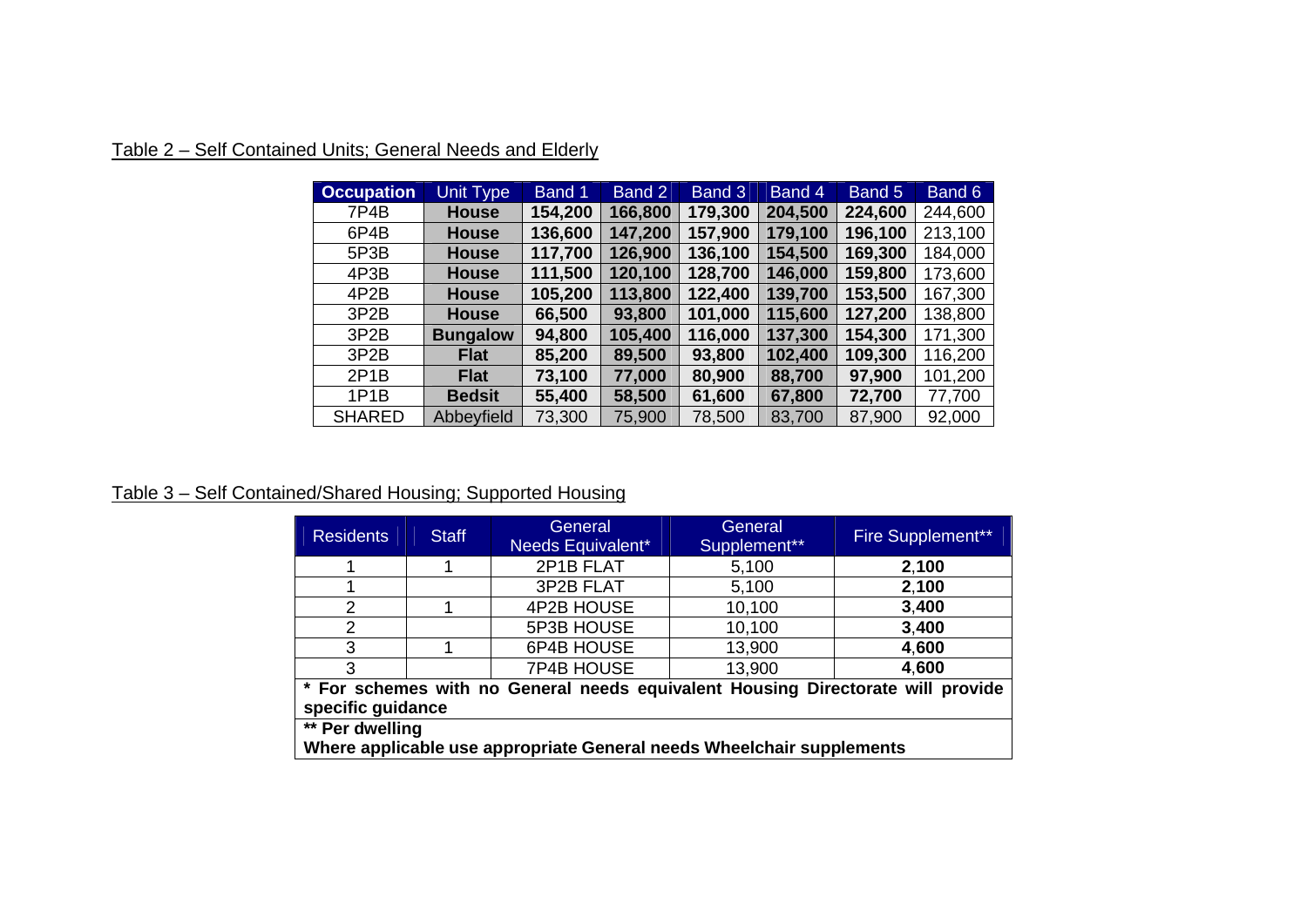|  | Table 4 – Wheelchair Supplements |  |
|--|----------------------------------|--|
|  |                                  |  |

| <b>General</b><br><b>Needs</b><br><b>Occupancy</b> | <b>Band</b><br>1 | <b>Band</b><br>2 | <b>Band</b><br>3 | <b>Band</b><br>4 | <b>Band</b><br>$\sqrt{5}$ | <b>Band</b><br>6 |
|----------------------------------------------------|------------------|------------------|------------------|------------------|---------------------------|------------------|
| $=$ 3P                                             | 35,600           | 40,900           | 46,200           | 56,800           | 65,200                    | 73,700           |
| 4P                                                 | 40,500           | 45,700           | 50,900           | 61,200           | 69,500                    | 77,800           |
| $>=$ 5P                                            | 52,100           | 58,200           | 64,300           | 76,600           | 86,400                    | 96,300           |
| * Per dwelling                                     |                  |                  |                  |                  |                           |                  |